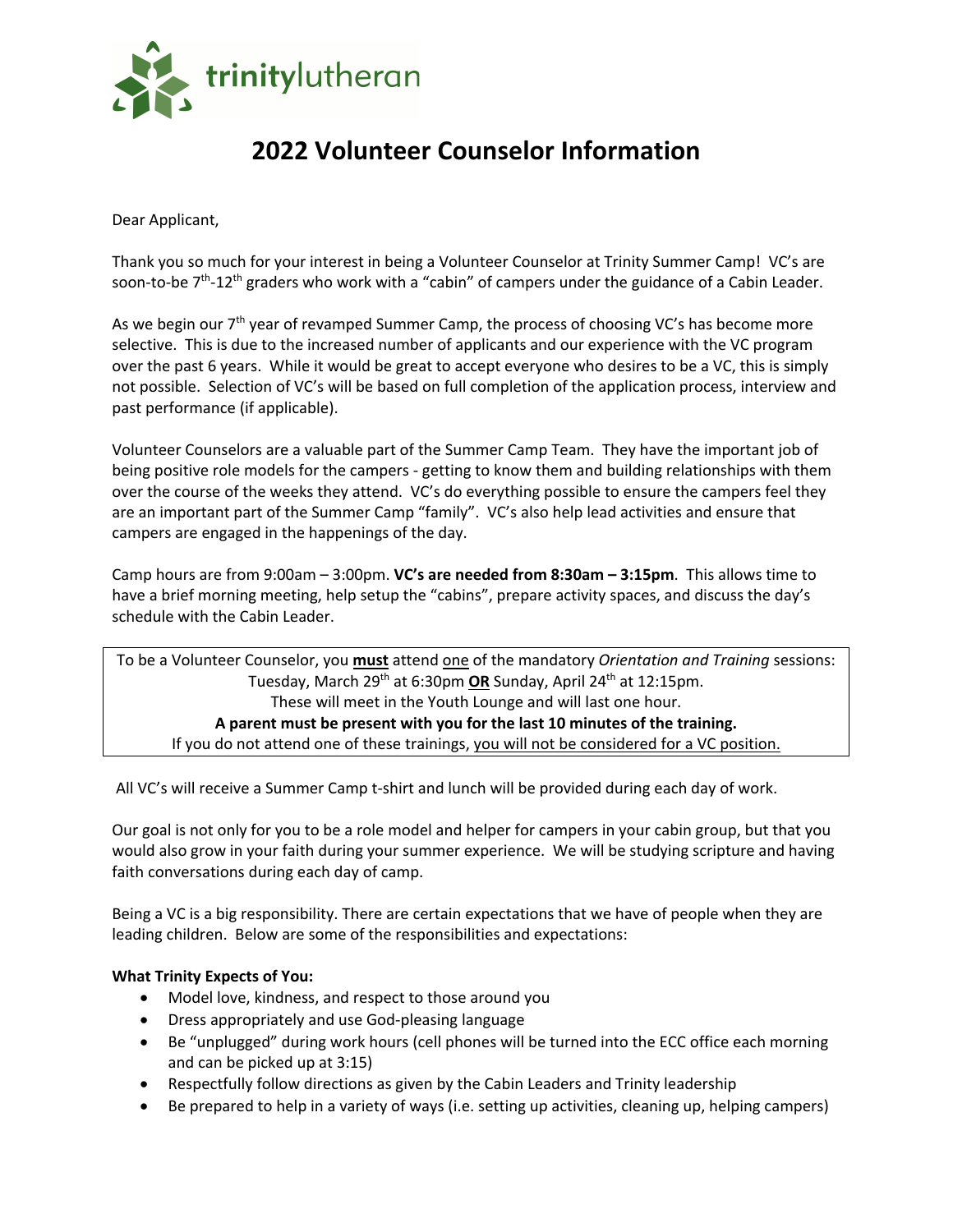- Participate in conversations, devotions, opening and closing programs, and prayer time
- Have a positive attitude and set a good example through your actions and words
- Be professional and responsible
- Commit to a minimum of 2 weeks as a VC (weeks do not have to be consecutive)

### **What You Can Expect of Trinity:**

- To be equipped with the materials and supplies you need to be successful as a VC
- To be treated with love, kindness, and grace
- To be appreciated as an important part of the Summer Camp team
- To be supported in your time spent helping children and in your journey as a growing Christian
- To be held accountable to your actions and choices

If this sounds like something you feel you are being led to do, you will want to apply soon! The process to apply involves:

- £ Filling out and submitting the *Volunteer Counselor Application*
- $\square$  Scheduling and completing a face-to-face interview
- $\Box$  Attending one of the mandatory orientation and training sessions

To schedule an interview, you (not your mom or dad) must contact Vicar Jeremy Ashley in person, by email at jashley@trinityct.org or at 586-463-2921 X 142. Your interview must be scheduled **after** or **at the time** you submit your application.

## **You must complete your interview before May 2nd to be considered for a VC position.**

## You will be notified of your final acceptance status and scheduled weeks, if applicable, by May 2<sup>nd</sup> via **the email you provide on the application.**

As you go through the application process, please know that we will be looking for the following characteristics in our Volunteer Counselors:

- Responsibility
- Reliability
- Patience
- Respect
- Positivity
- Creativity
- Good Communication
- Honesty
- Integrity
- Willingness to Be Silly and Have Fun!

Please think and pray about your interest as a VC. If you have any questions, please contact Vicar Jeremy Ashley at jashley@trinityct.org or 586-463-2921 X 142.

In Jesus,

va Gay

Vicar Jeremy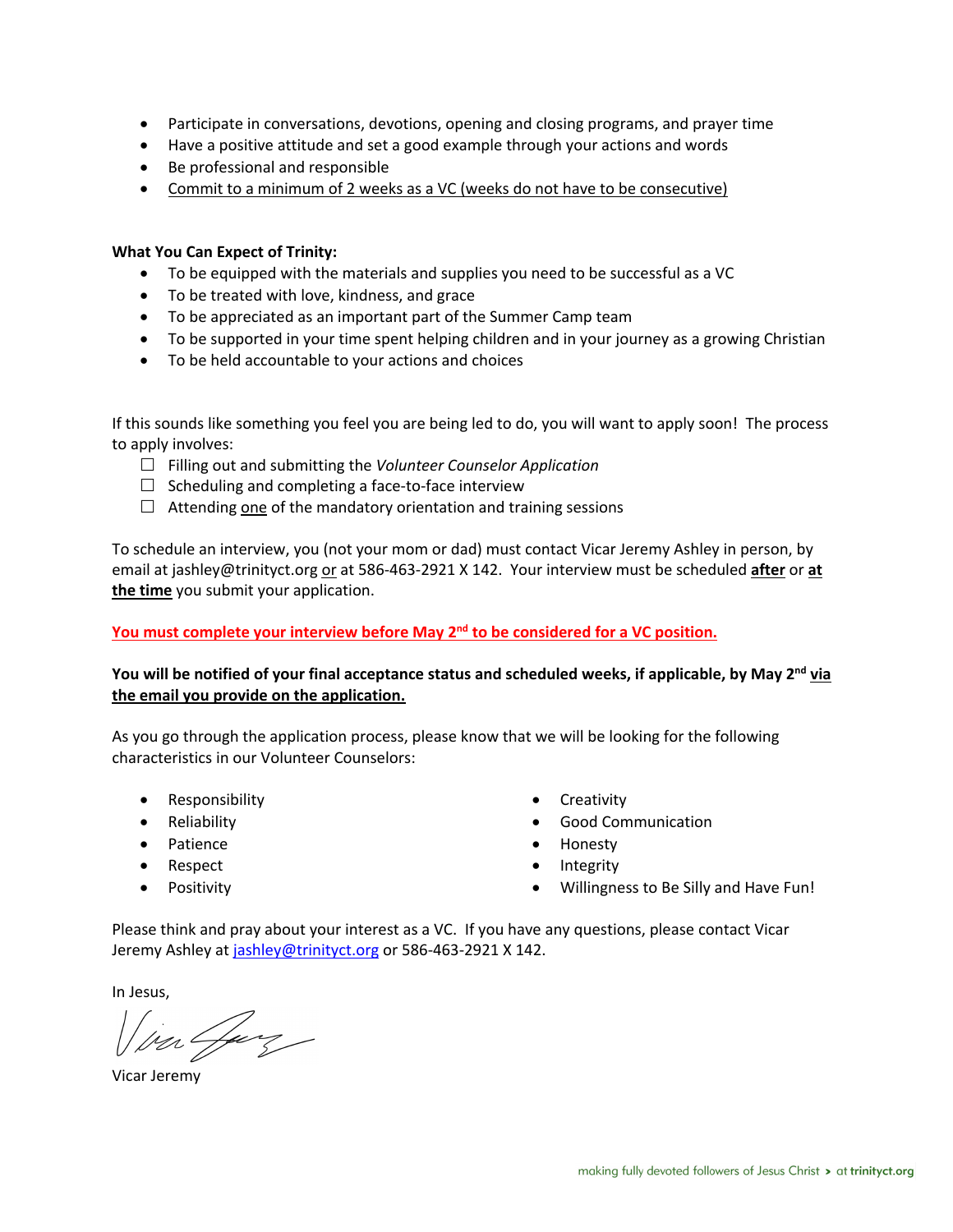

## **\*\*To Be Completed by the Student Applicant (Not Parents!)\*\***

# **2022 Volunteer Counselor Application**

|                   |                         |                                                               |               | Male _________ Female _______ |
|-------------------|-------------------------|---------------------------------------------------------------|---------------|-------------------------------|
| Name              |                         |                                                               |               |                               |
| Fall 2022 Grade   | <b>School Attending</b> |                                                               | Date of Birth |                               |
| Parents' Names    |                         |                                                               | Home Phone    |                               |
| Address           | City                    | State                                                         | Zip           |                               |
| <b>Cell Phone</b> |                         | Email Address (this is where all communications will be sent) |               |                               |
| Church Home       |                         | Pastor's Name                                                 |               |                               |
|                   |                         |                                                               |               |                               |

### **Reference**

As we review applications, we want to have as clear of a picture of who you are as possible. Please provide one reference – someone who knows you well and can tell us how they feel you demonstrate potential leadership skills. This person should be someone **not related to you**, but who knows you well. A good example would be a teacher, pastor, or counselor.

\_\_\_\_\_\_\_\_\_\_\_\_\_\_\_\_\_\_\_\_\_\_\_\_\_\_\_\_\_\_\_\_\_\_\_\_\_\_\_\_\_\_\_\_\_\_\_\_\_\_\_\_\_\_\_\_\_\_\_\_\_\_\_\_\_\_\_\_\_\_\_\_\_\_\_\_\_\_\_\_\_\_\_\_\_